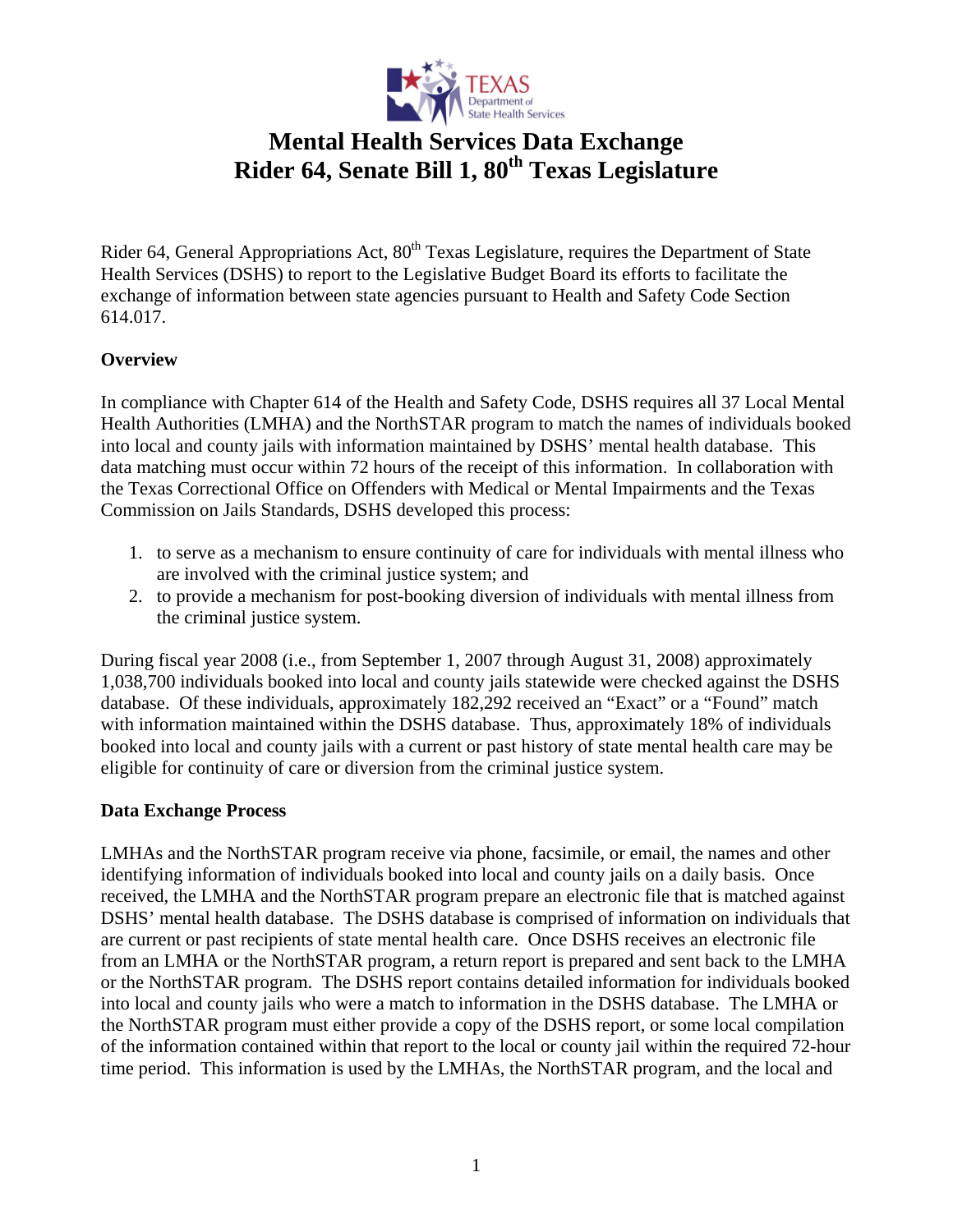

## **Mental Health Services Data Exchange**  Rider 64, Senate Bill 1,  $80^{th}$  Texas Legislature

county jails in diverting or providing continuity of care for individuals involved with the criminal justice system who are current or past recipients of state mental health care.

### **Type of Data Exchanged**

Information that is routinely submitted by local and county jails to the LMHAs or the NorthSTAR program includes an individual's name, date of birth, social security number, sex and ethnicity. This information is matched to information maintained in the DSHS database. The DSHS report that is prepared and sent to the LMHAs and the NorthSTAR program includes results based upon how well the information submitted by the local or county jail matches with information maintained by DSHS as well as information specific to each type of match.

There are three levels of matches that are recorded by DSHS which include:

- 1. Exact the information submitted by the local or county jail matches exactly with information maintained in DSHS' mental health database;
- 2. Found the information submitted by the local or county jail matches with the information maintained in DSHS' mental health database enough to indicate that this consumer has been registered, but not all information matched; and
- 3. Maybe the information submitted by the local or county jail matches with the information maintained in DSHS' mental health database enough to warrant some sort of further investigation by a mental health professional.

"Exact" and "Found" matches will contain more detailed information including the individual's name, date of birth, social security number, sex, ethnicity, identification number, principle diagnosis, an LMHA or NorthSTAR program service provider identifier, and the dates of most recent service by the LMHA or NorthSTAR program. "Maybe" matches will contain less detailed information including the individual's name, date of birth, social security number, sex, ethnicity, and an LMHA or NorthSTAR program service provider identifier. No information is placed on the return report for individuals booked into local and county jails who do not match with information maintained in the DSHS database.

#### **Data Exchange in the Future**

[Senate Bill 839,](http://www.capitol.state.tx.us/tlodocs/80R/billtext/doc/SB00839F.doc) passed by the 80<sup>th</sup> Texas Legislature, amended Chapter 614 of the Health and Safety Code to include the Department of Public Safety's (DPS) Bureau of Identification and Records in the data exchange process. DSHS is currently working with the DPS to develop a realtime identification system for individuals with a current or past history of state mental health care who are arrested and booked into local and county jails. This process will allow personnel at local and county jail information system terminals, with access to the Texas Law Enforcement Telecommunications System, to run a real-time match with DSHS' mental health database. A